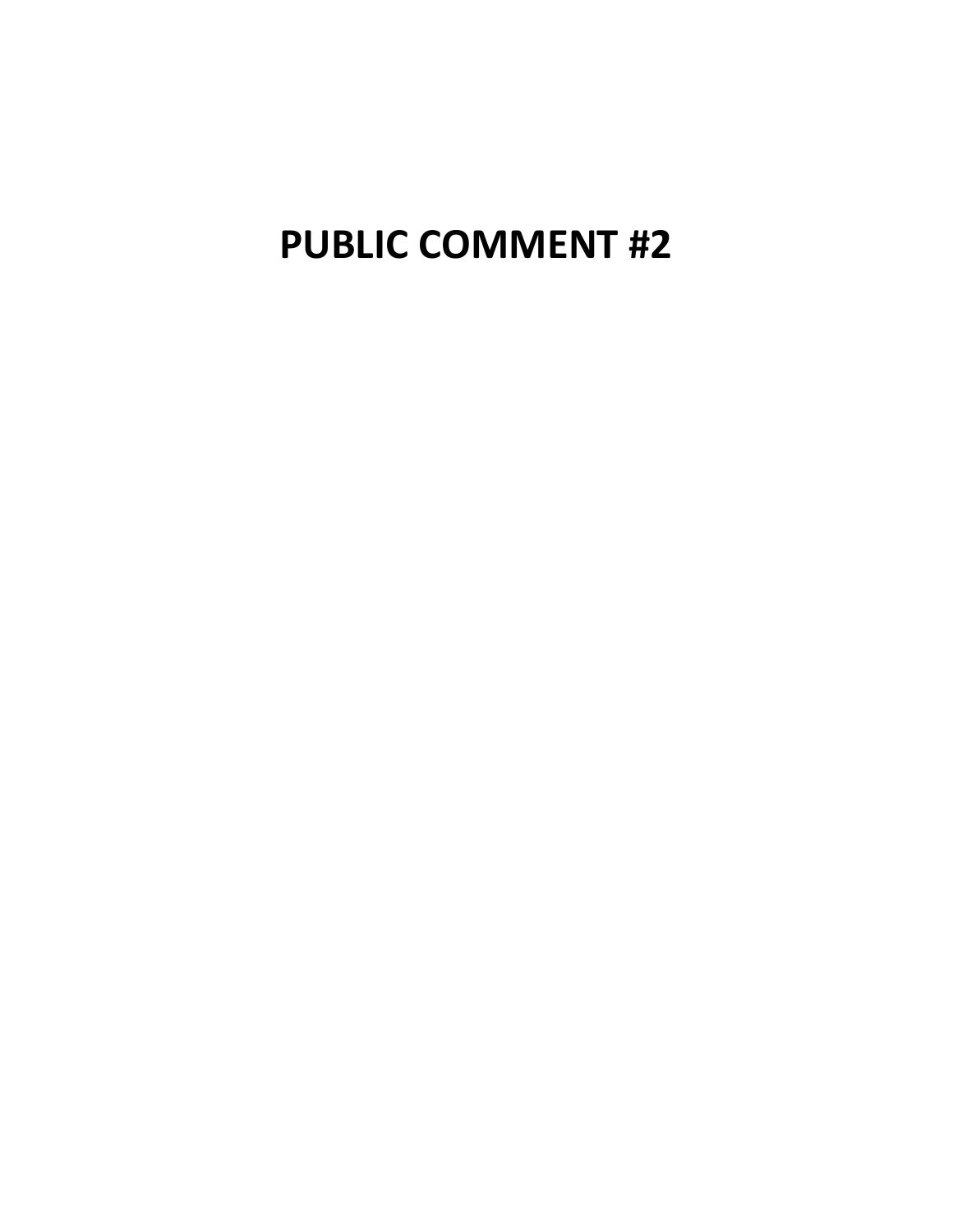## **Daniel Nakahara**

From: Sheila Hollander <sheilahol@comcast.net> **Sent:** Saturday, May 8, 2021 11:48 AM To: Daniel Nakahara Subject: Rhapsody

Dear Daniel,

Many of us depend upon Rhapsody for our meals; the owner is responsible and his waiters and waitresses are wonderful!!

I understand that the hearing is on May 13th. Please know that people love it there, and they will be missed if an apartment building goes up. Do what you can to stop the apartment building!!

Sincerely, Sheila Hollander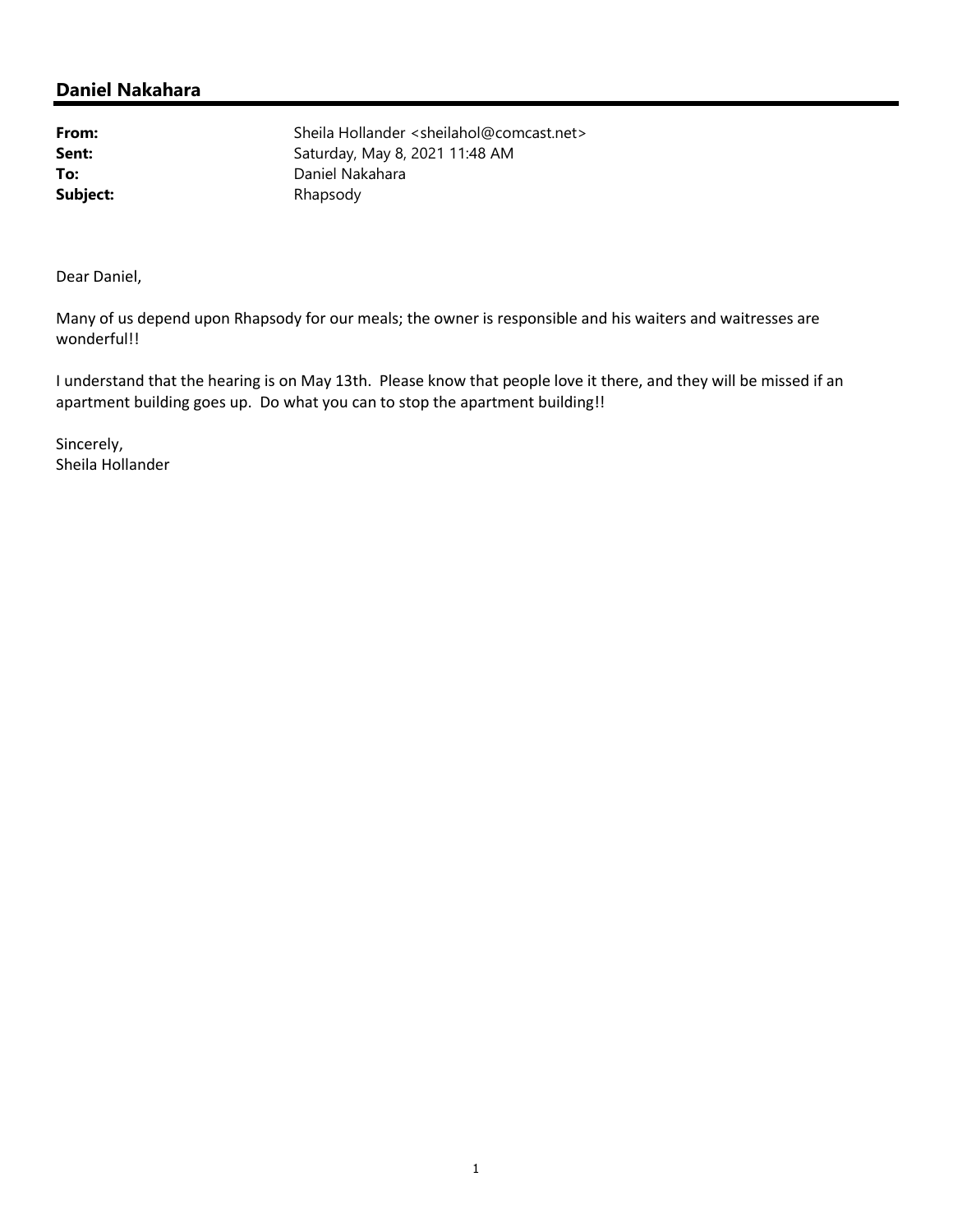## **Daniel Nakahara**

**From:** Margie Kaul <margie2975@gmail.com> **Sent:** Saturday, May 8, 2021 11:41 AM To: Daniel Nakahara **Subject: Subject: proposed apartment site** 

Good morning,

Deerfield needs more reasonably priced restaurants and Rhapsody has become a favorite for many of us. I urge you to keep the zoning ordinance as it is and save our favorite place. We just say "let's go to lunch" and we don't even bother to say where, because we know it's going to be Rhapsody.

Margie Kaul